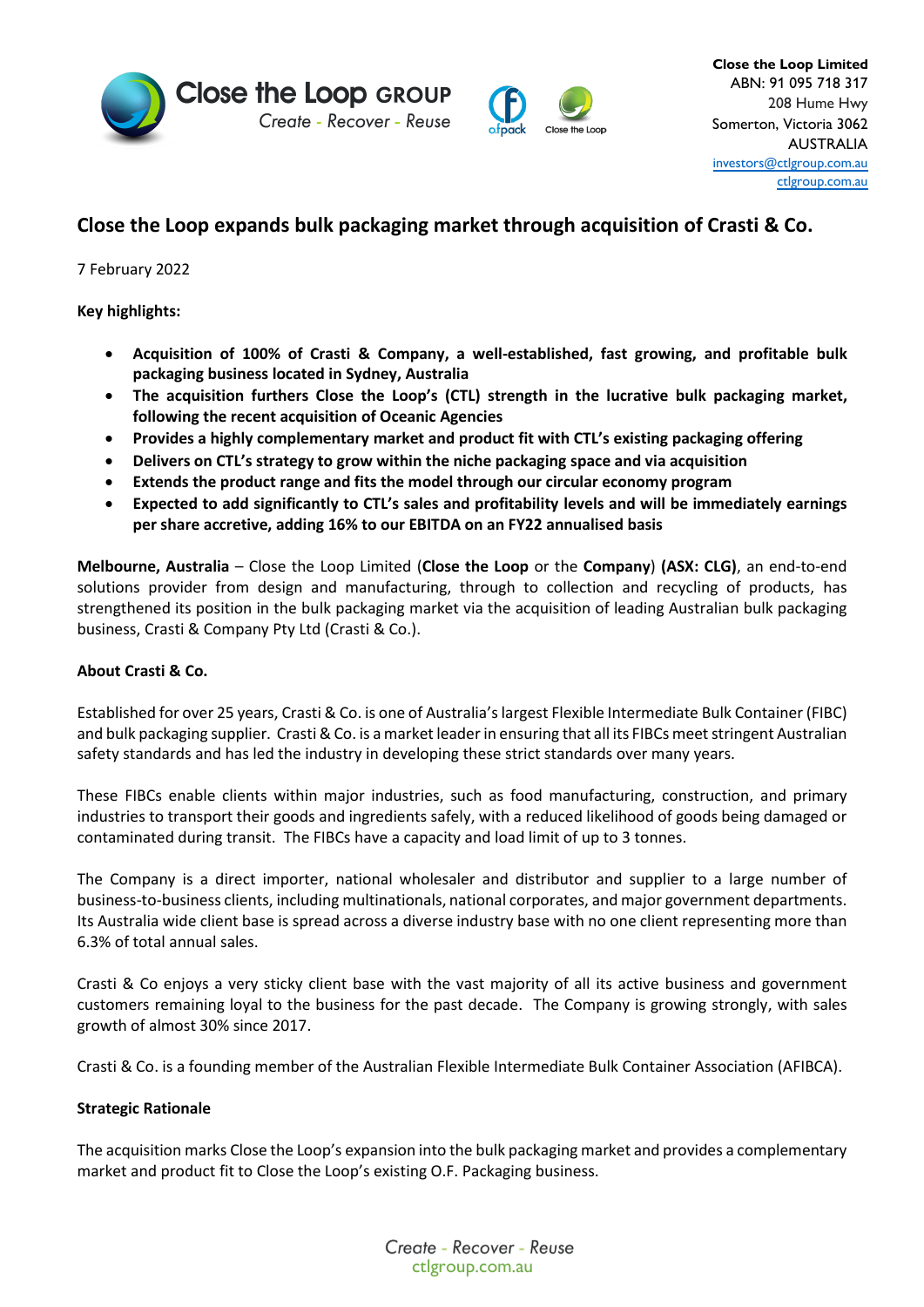



The deal delivers on the company's strategy of growing within the niche packaging space and via acquisition. It follows the acquisition in December of commercial and bulk seafood packaging provider, Oceanic Agencies. Crasti & Co is one of Australia's largest FIBC specialists.

Given Crasti & Co's strong sales and net profit levels, it will have a significant impact on CTL's sales and profitability levels and is anticipated to add approximately \$2.78 million in gross profit on a proforma statutory FY22 basis. The acquisition is immediately earnings per share (EPS) accretive on a pre and post-synergy proforma statutory FY22 basis.

### **Details of the Acquisition**

- Assets purchased: 100% of Crasti & Company Pty Ltd acquired.
- Purchase price: \$5,850,000 of which \$4,387,500 is payable at completion in cash plus any stock over the value of \$1,000,000 payable at competition in cash.
- Earn out: the earn out payment is equal to Crasti & Company's net profit before tax 12 months post completion x 3.1622 less \$4,387,500 cash paid at completion.
- Funding: The acquisition is funded from Close the Loop's recent Initial Public Offering which raised gross proceeds of \$12 million and bank debt.

Group Chief Executive Officer Joe Foster said: *"We are thrilled to be entering additional markets for Close the Loop via this acquisition of Crasti & Company. Entering into the bulk packaging market was a logical next step for Close the Loop as it provides us with a highly complementary market space and product suite to our existing packaging offering.* 

*"Crasti & Company not only gives us ownership of a leading Australian FIBC provider, but also provides strong sales growth and profitability and a diverse suite of well-established and loyal clients. The acquisition delivers on our strategy of growth via acquisition and further expansion within the niche packaging sector.* 

*"The combination of Crasti & Co's expertise in FIBCs and our leadership in the global circular economy for packaging will increase our capability to reduce the amount of waste that ends up in landfill and instead, gets recycled back into new products."*

*This announcement has been authorised for release by the Board of Close the Loop Limited.*

- ENDS -

| For further information, please contact: |                                     |
|------------------------------------------|-------------------------------------|
| <b>Investors</b>                         | Media                               |
| Adrian Mulcahy                           | Tristan Everett                     |
| E: investors@ctlgroup.com.au             | E: tristan.everett@marketeye.com.au |
| P: +61 438 630 422                       | P: +61 403 789 096                  |

### **About Close the Loop Group**

With locations across Australia, Europe, South Africa and the United States, Close the Loop create innovative products and packaging that includes recyclable and made-from recycled content, as well as collect, sort, reclaim and reuse resources that would otherwise go to landfill. From recovering print consumables, eyewear, cosmetics, and phone cases, through-to the reusing of toner and post-consumer soft plastics for an asphalt additive, the Group is focused on the future, sustainability and the circular economy.

> Create - Recover - Reuse ctlgroup.com.au